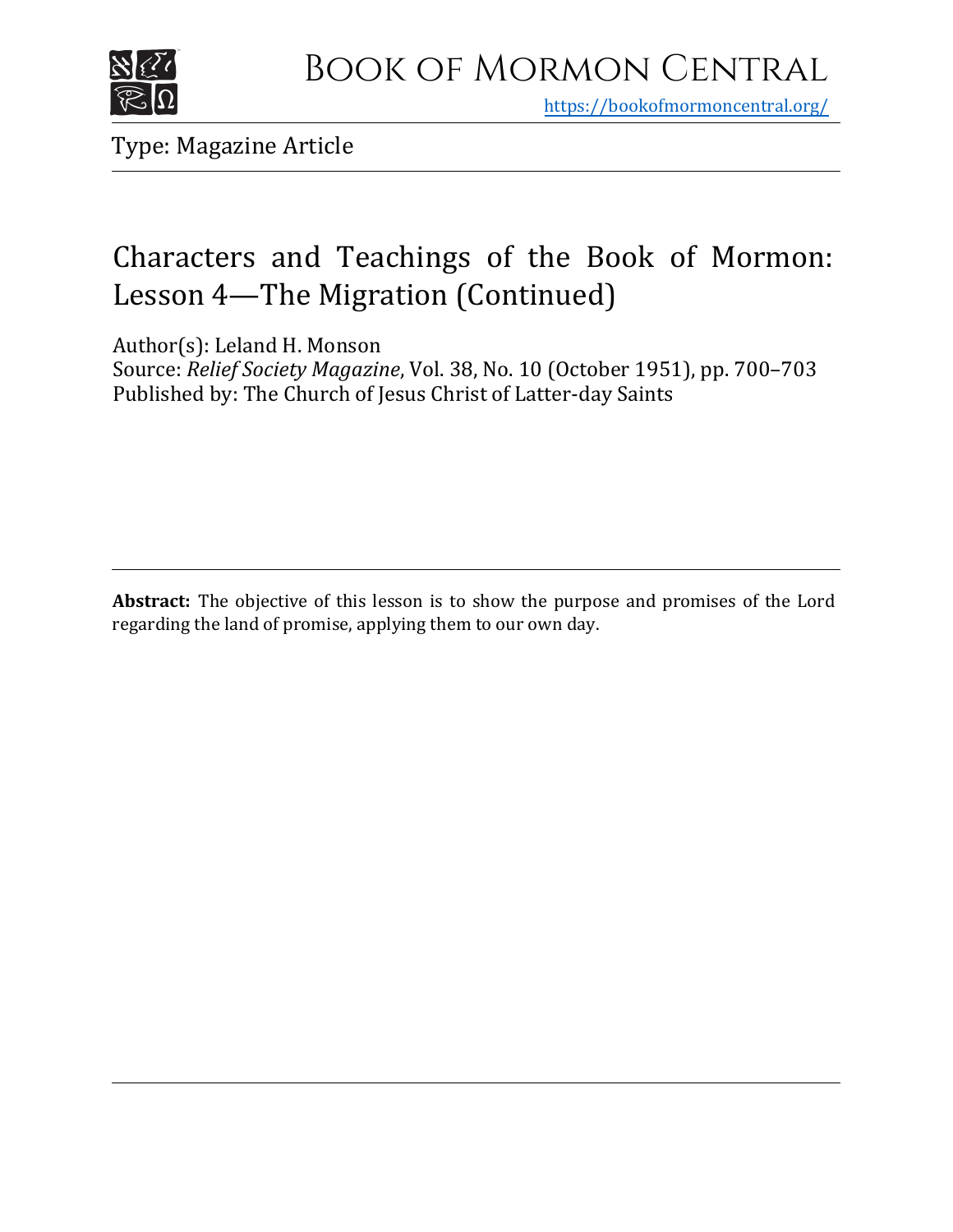

## *¿Jkeology—*Characters and Teachings of The Book of Mormon

## Lesson 4—The Migration (Continued)

## *Elder Leland H. Monson*

(Text: The Book of Mormon: Ether, chapters 1-7.)

For Tuesday, January 8, 1952

Objective: To show the purpose and promises of the Lord regarding the land of promise, applying them to our own day.

pOLLOWING the instructions of the Lord, given at the time he requested divine guidance concerning where they were to go, the brother of Jared was told to "gather together thy flocks, both male and female, of every kind; and also of the seed of the earth of every kind; and thy families; and also Jared thy brother and his family; and also thy friends and their families, and the friends of Jared and their families" (Ether  $1:41$ ) and go into the valley of Nimrod, which was northward. In preparation for this journey they had also laid snares and caught birds, prepared a vessel in which they could carry fish, and collected swarms of bees.

It was in this valley of Nimrod that the Lord came down and talked with the brother of Jared, but he was in a cloud and the brother of Jared did not see him. The Lord commanded the little colony to go into a wilderness where "there never had man been." Under the Page 700

Lord's guidance they crossed many waters in barges until they were brought "forth even to that great sea which divideth the lands." Here they pitched their tents and remained for some years. They named the place Moriancumer.

At the end of four years, the Lord directed the colony to prepare to cross the ocean to the land of promise. Concerning this land to which they were being guided, Moroni wrote that God,

had sworn in his wrath unto the brother of Jared, that whoso should possess this land of promise, from that time henceforth and forever, should serve him, the true and only God, or they should be swept off when the fulness of his wrath should come upon them. . . . Behold, this is a choice land, and whatsoever nation shall possess it shall be free from bondage and from captivity, and from all other nations under heaven, if they will but serve the God of the land, who is Jesus Christ, who hath been manifested by the things which we have written (Ether 2:8, 12). i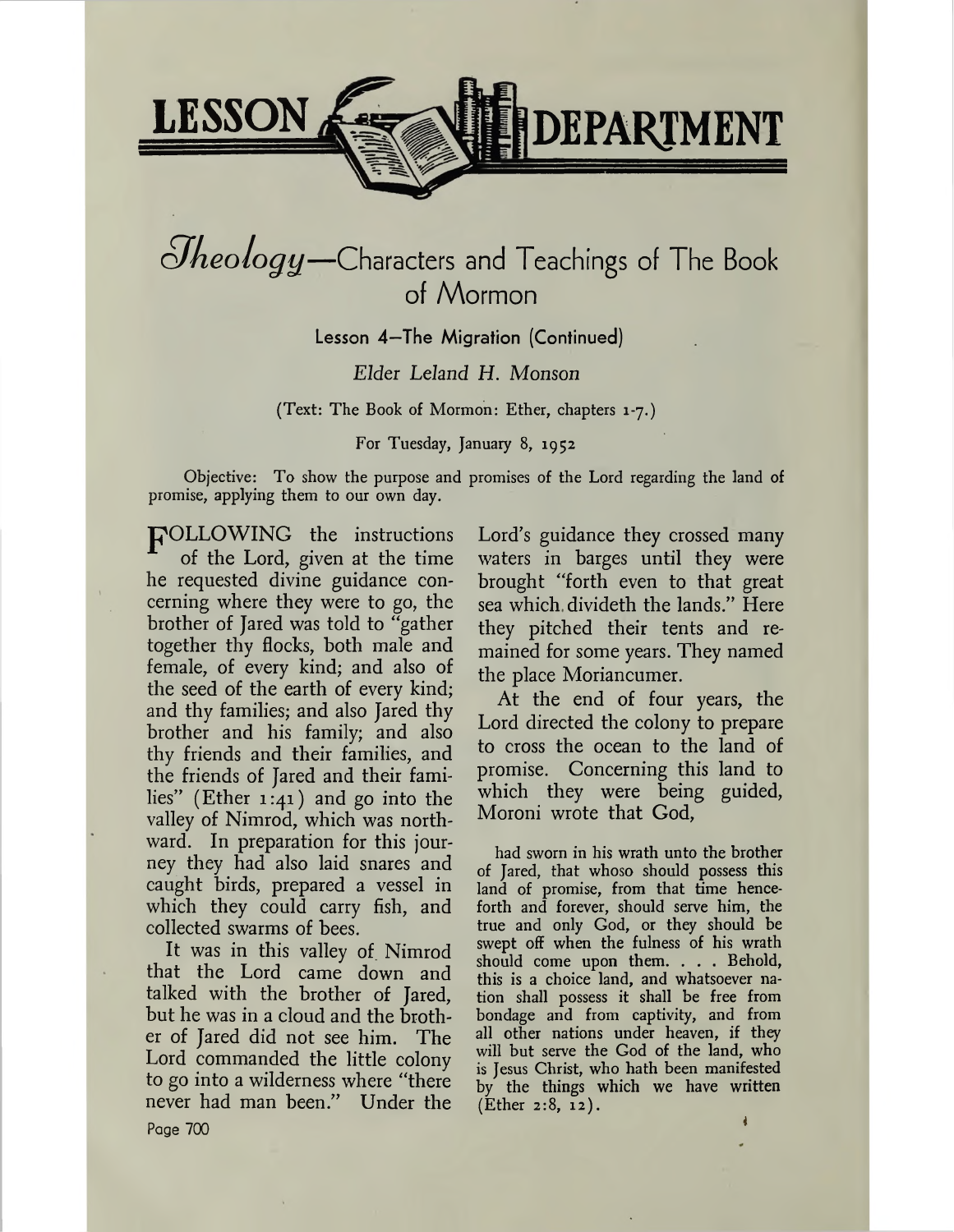The knowledge given in this revelation was of inestimable value to the brother of Jared. And it is a power to modern Americans if we have the genius to use it. The promise is as valid today as it was at that time about forty-two centuries ago.

In preparation for the voyage to the land of promise, the Lord instructed the leaders of this little group to build eight barges after the manner of those they had constructed in the wilderness. These barges were as long as a tree, were peaked on the ends, and were constructed in a manner to prevent the entrance of water when they should be submerged, for the Lord knew the vessels would be immersed from time to time. To prevent the entrance of water they had to be airtight.

When the vessels were finished, the brother of Jared inquired of the Lord concerning the manner in which air and light were to be supplied. In humble prayer to the Lord, he said:

O Lord, in them there is no light; whither shall we steer? And also we shall perish, for in them we cannot breathe, save it be the air which is in them; therefore we shall perish (Ether 2:19).

The brother of Jared was instructed:

Behold, thou shalt make a hole in the top, and also in the bottom; and when thou shalt suffer for air thou shalt unstop the hole and receive air. And if it so be that the water come in upon thee, behold, ye shall stop the hole, that ye may not perish in the flood (Ether  $2:20$ .

In answer to Moriancumer's question, "Behold, O Lord, wilt thou suffer that we shall cross this great water in darkness?" (Ether 2:22) the Lord, in turn, asked him a question, "What will ye that I should prepare for you that ye may have light, when ye are swallowed up in the depths of the sea?" Then, we are told, the brother of Jared ascended Mount Shelem, and molted out of a rock sixteen small, white stones, which were as clear as transparent glass. Carrying them in his hands upon the top of the mountain, he presented them to the Lord, and cried:

I know, O Lord, that thou hast all power, and can do whatsoever thou wilt for the benefit of man; therefore touch these stones, O Lord, with thy finger, and prepare them that they may shine forth in darkness; and they shall shine forth unto us in the vessels which we have prepared, that we may have light while we shall cross the sea (Ether 3:4).

"The Lord stretched forth his hand and touched the stones one by one with his finger" (Ether 3:6). After the Lord had prepared the stones, the brother of Jared placed one in each end of the barges, and they gave light to the vessels.

So great was the faith of the brother of Jared upon this occasion that the veil which separates the human from the divine was lifted from his eyes, and he beheld the finger of the Lord. Struck with fear, he fell down before the Lord. "Never has man come before me with such exceeding faith as thou hast;" said the Lord, "for were it not so ye could not have seen my finger" (Ether  $3:9$ ).

Then it was that the brother of Jared asked the Lord to show himself unto him. After the brother of Jared declared, "I know that thou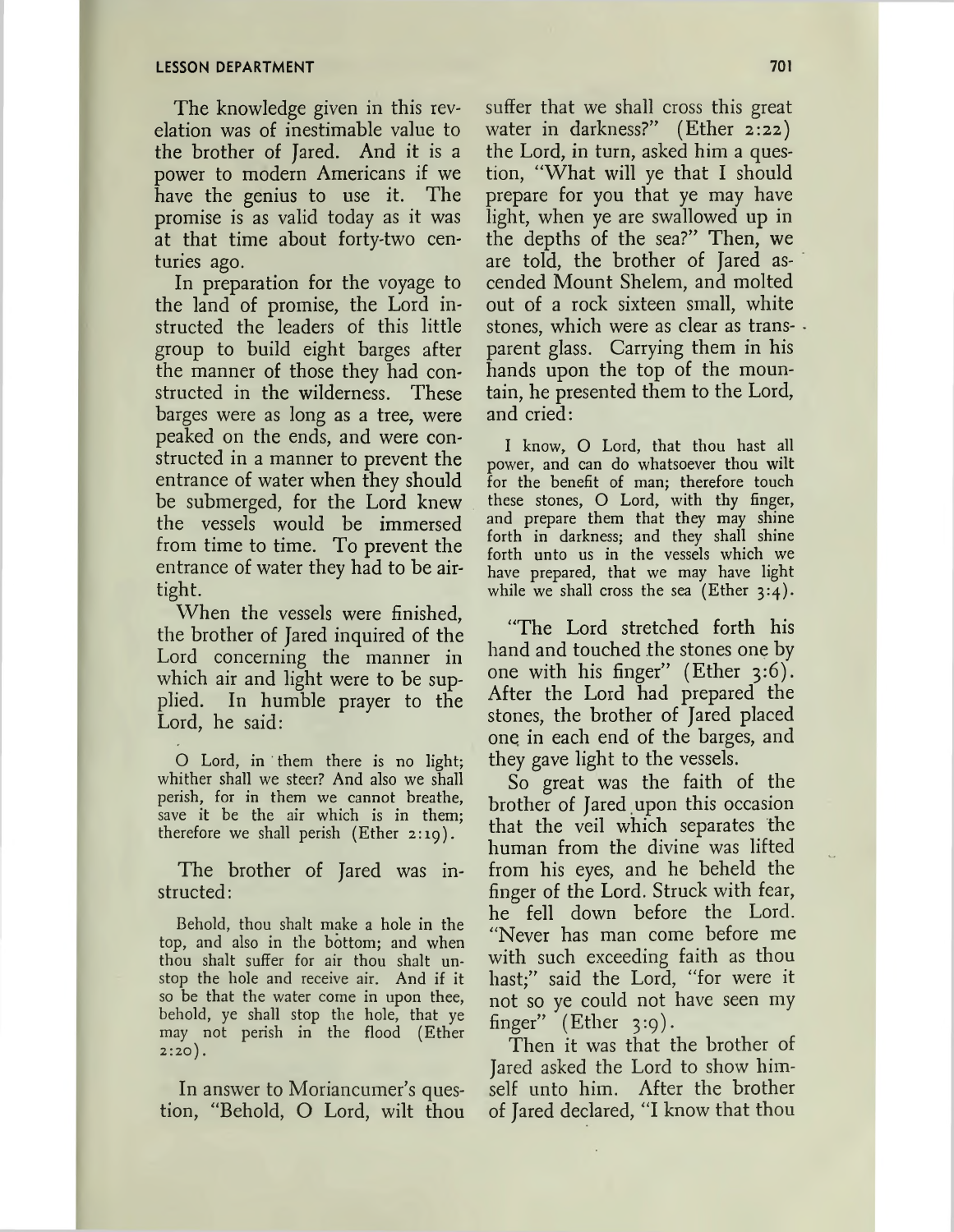speakest the truth, for thou art a God of truth and canst not lie," the Lord showed himself and said:

Because thou knowest these things ye are redeemed from the fall; therefore ye are brought back into my presence .... Behold, I am he who was prepared from the foundation of the world to redeem my people. Behold, I am Jesus Christ. I am the Father and the Son. In me shall all mankind have light, and that eternally, even they who shall believe on my name; and they shall become my sons and my daughters. And never have I shown myself unto man whom I have created, for never has man believed in me as thou hast. Seest thou that ye are created after mine own image? Yea, even all men were created in the beginning after mine own image. Behold, this body, which ye now behold, is the body of my spirit; and man have I created after the body of my spirit; and even as I appear unto thee to be in the spirit will I appear unto my people in the flesh (Ether  $3:13-16$ ).

Having prepared all manner of food for their sustenance on the voyage, and also food for their fowls and animals, they set forth from Moriancumer in the eight barges, commending themselves unto the Lord their God. Many times they were buried in the depths of the sea as the waves broke over them when tempests stirred the turbulent water.

For three hundred forty-four days they were driven forth upon the water by furious winds.

And they did land upon the shore of the promised land. And when they had set their feet upon the shores of the promised land they bowed themselves down upon the face of the land, and did humble themselves before the Lord, and did shed tears of joy before the Lord, because of the multitude of his tender mercies over them. . . . And it came to

pass that they began to spread upon the face of the land, and to multiply and to till the earth; and they did wax strong in the land (Ether 6:12, 18).

At the height of their civilization "the whole face of the land northward was covered with inhabitants" (Ether 10:21).

The nature of their civilization is explicitly given by Moroni, who writes that during the reign of Lib:

They were exceedingly industrious, and they did buy and sell and traffic one with another, that they might get gain. And they did work in all manner of ore, and they did make gold, and silver, and iron, and brass, and all manner of metals; and they did dig it out of the earth; wherefore, they did cast up mighty heaps of earth to get ore, of gold, and of silver, and of iron and of copper. And they did work all manner of fine work. And they did have silks, and fine-twined linens; and they did work all manner of cloth, that they might clothe themselves from their nakedness. And they did make all manner of tools to till the earth . . . And they did make all manner of tools with which they did work their beasts. And they did make all manner of weapons of war. And they did work all manner of work of exceedingly curious workmanship. And never could be a people more blessed than they, and more prospered by the hand of the Lord (Ether 10:22-28).

The promise made by the Lord to the brother of Jared, that he would raise up unto the seed of the members of this colony a great nation, so much so that there would be none greater, was literally fulfilled. In extent and in nature, it was a civilization that looms large in the eyes of those who understand.

Because of his faith and his steadfastness, the Lord blessed the brother of Jared and his posterity, despite the fact that wickedness ulti